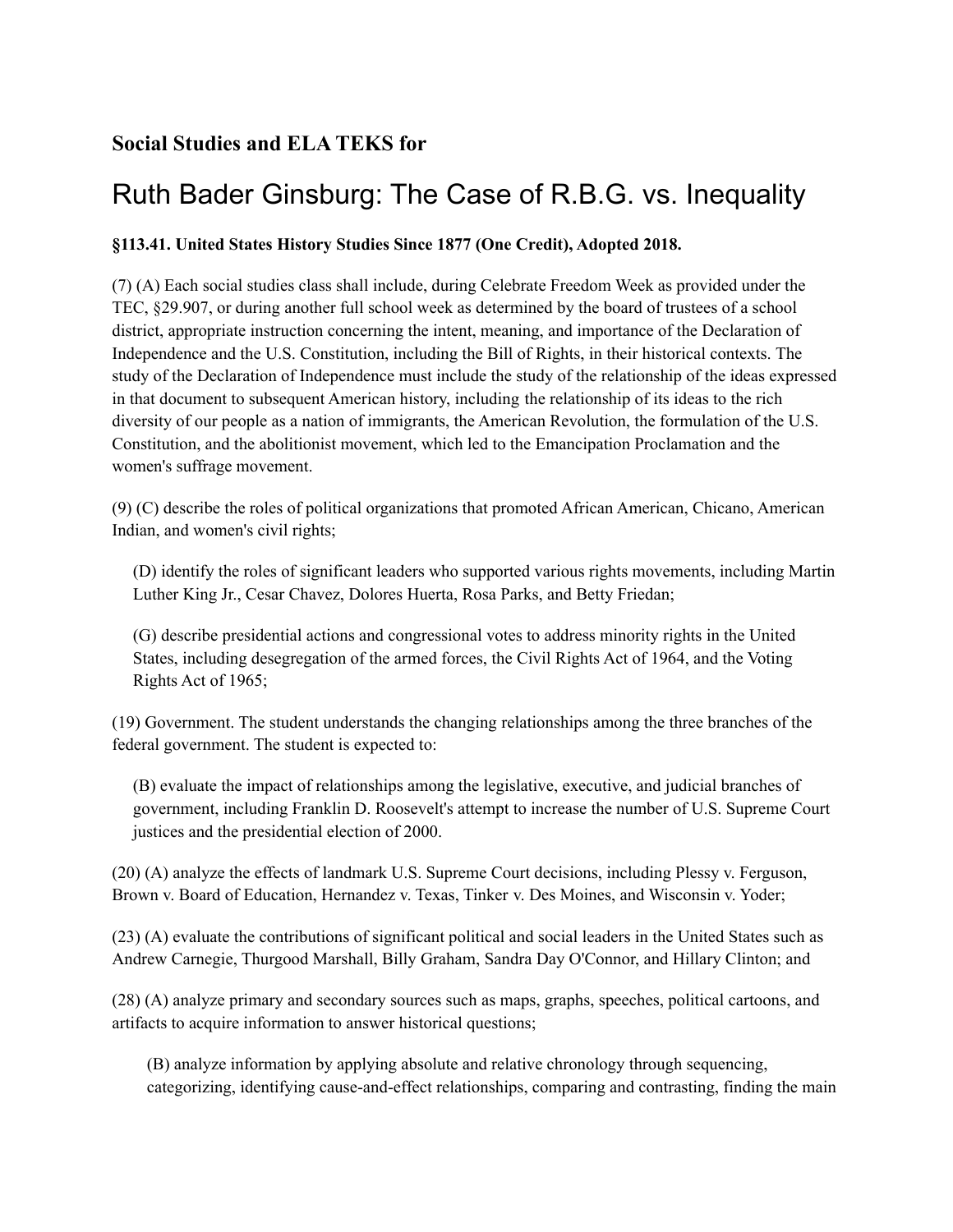idea, summarizing, making generalizations, making predictions, drawing inferences, and drawing conclusions;

(C) apply the process of historical inquiry to research, interpret, and use multiple types of sources of evidence;

(29) (A) create written, oral, and visual presentations of social studies information using effective communication skills, including proper citations and avoiding plagiarism; and

(B) use social studies terminology correctly.

## **§110.38. English Language Arts and Reading, English III (One Credit), Adopted 2017.\***

\*TEKS are provided for English III, however, TEKS for english I, II, and IV contain similar goals.

(2) (A) use print or digital resources to clarify and validate understanding of multiple meanings of advanced vocabulary;

(B) analyze context to draw conclusions about nuanced meanings such as in imagery;

(4) Comprehension skills: listening, speaking, reading, writing, and thinking using multiple texts. The student uses metacognitive skills to both develop and deepen comprehension of increasingly complex texts. The student is expected to:

(A) establish purpose for reading assigned and self-selected texts;

(B) generate questions about text before, during, and after reading to deepen understanding and gain information;

(5) (D) paraphrase and summarize texts in ways that maintain meaning and logical order;

(F) respond using acquired content and academic vocabulary as appropriate;

(G) discuss and write about the explicit and implicit meanings of text;

(H) respond orally or in writing with appropriate register and effective vocabulary, tone, and voice;

(8) (A) analyze the author's purpose, audience, and message within a text;

(C) evaluate the author's use of print and graphic features to achieve specific purposes;

(D) evaluate how the author's use of language informs and shapes the perception of readers;

(9) (A) plan a piece of writing appropriate for various purposes and audiences by generating ideas through a range of strategies such as brainstorming, journaling, reading, or discussing;